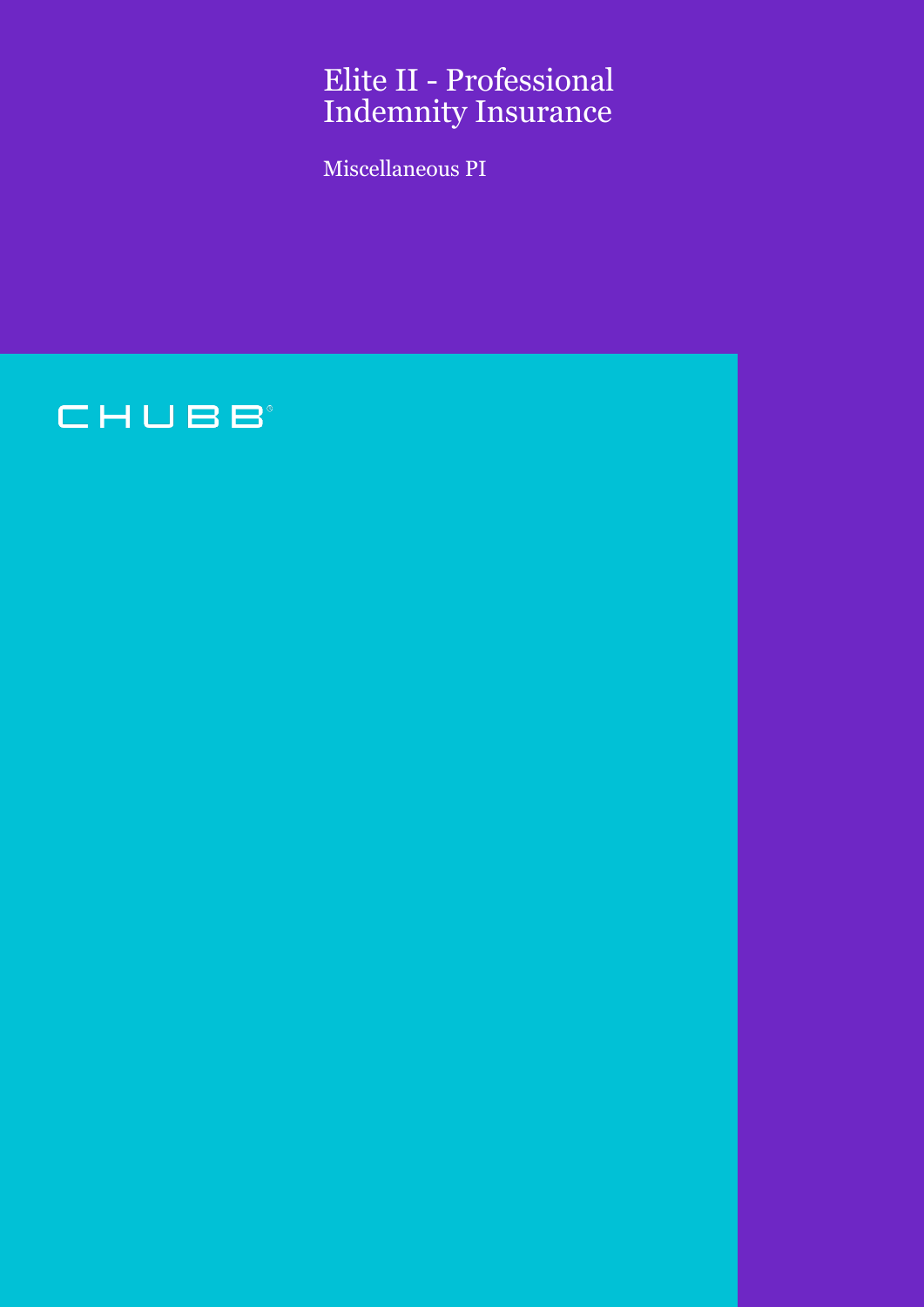## Important Notice

**These insurance terms and conditions are an integral part of your insurance contract. Please read it carefully to ensure that it is in accordance with your requirements and that you understand its terms and conditions. Please contact your insurance intermediary immediately if any correction is necessary.**

## Professional Indemnity Insurance

Relationship of the I**nsurer**, the **Policyholder** and the I**nsured** in connection with technology indemnity insurance is governed by the I**nsurance Policy** and by this policy that represents its integral part.

Please, read this insurance policy carefully, above all the provisions that may restrict the insurance coverage.

Words and phrases that appear in **bold** print in this policy have special meanings defined in Article 3. Definitions.

## 1. Insuring Clause - Insurance Risk, Insured Event

This insurance covers legal liability of the **Insured** for **Loss** that the **Insured** is legally liable to pay to a **Third Party** arising from any **Claim** resulting from a **Wrongful Act** provided that the **Professional Services** leading to such **Claim** were or were alleged to have been provided or required to be provided during the **Period of Insurance** or after the **Retroactive Date** specified in the **Insurance Policy** and that such **Claim**:

- a. is first made against the **Insured** during the **Period of Insurance**; and
- b. is committed solely in the performance of or failure to perform **Professional Services** by the **Insured** or by others on the **Insured's** behalf for whom the **Insured** is legally responsible.in respect of the conduct of the **Professional Services**.

The **Insurer** will pay **Defence Costs** incurred in defending a **Claim** deemed covered under this policy.

This insurance is concluded as indemnity insurance.

## 2. Automatic Extensions And Specific Provisions

Each of the following Extensions automatically applies unless otherwise stated in the **Insurance Policy**. Each of the Extensions is subject to the Insuring Clause and all other terms, exclusions and conditions of this policy unless otherwise stated in this Article 2.

#### 2.1 **Defamation**

The **Insurer** agrees to extend cover to any **Loss** arising from a **Claim** first made during the **Period of Insurance** for unintentional defamation by the **Insured** in the conduct of the **Professional Services**. The **Insurer** shall not be liable to make any payment under this policy for intentional defamation.

#### 2.2 **Intellectual Property Infringement**

The **Insurer** agrees to extend cover to any **Loss** arising from a **Claim** first made during the **Period of Insurance** for unintentional infringement by the **Insured** of any **Intellectual Property** right, except any actual or alleged patent right, in the conduct of the **Professional Services**. The **Insurer** shall not be liable to make any payment under this policy for intentional infringement of any **Intellectual Property** right.

#### 2.3 **Loss of Documents**

The **Insurer** agrees to extend cover to any **Loss** arising from a **Claim** first made during the **Period of Insurance** for loss of or damage to or destruction of those **Documents** for which the **Insured** is legally responsible in the conduct of the **Professional Services** provided that such loss, damage or destruction is first sustained, discovered and reported to the **Insurer** during the **Period of Insurance** and, in the case of loss of **Documents**, which cannot be found after diligent search.

The cover provided by this extension will not apply to pay that part of any **Loss** arising from a **Claim** which exceeds the reasonable and necessary costs, charges and expenses in replacing or restoring the **Documents**.

The **Insurer's** total liability under this Extension 2.3 shall not exceed the sub-limit specified in Item 6(c) of the **Insurance Policy**.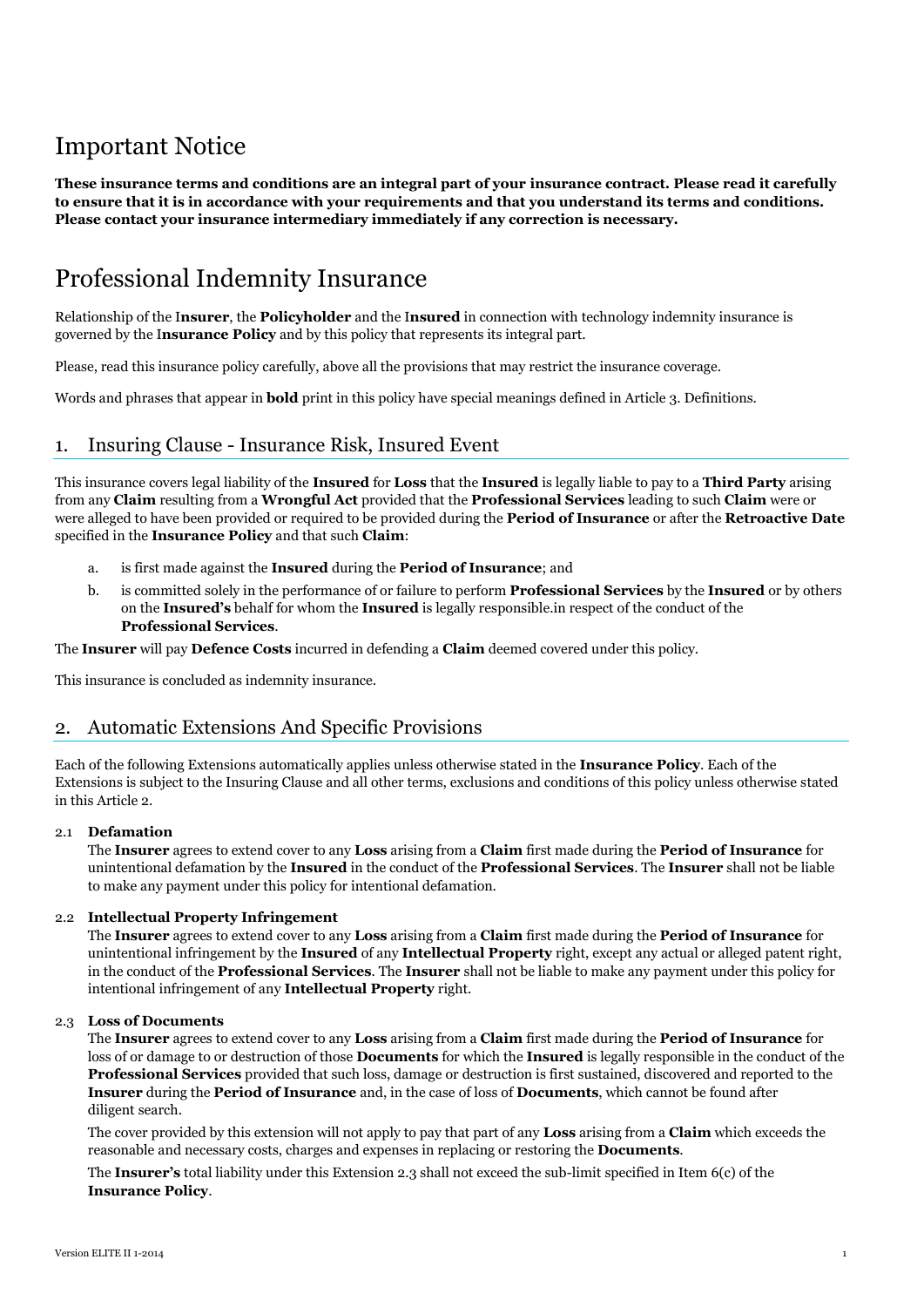The cover provided by this Extension 2.3 applies regardless of the **Retroactive Date**.

The **Excess** does not apply to this Extension 2.3.

#### 2.4 **Newly Acquired or Created Subsidiaries**

The **Insurer** agrees to extend cover to any **Subsidiary** of the **Policyholder** which is acquired or created during the **Period of Insurance**, provided that such **Subsidiary**:

- a. increases the **Policyholder's** total gross fees or revenue by no greater than 20% based on the fees and/or revenue as disclosed by the **Policyholder** in the financial year preceding the date of acquisition or establishment of such a **Subsidiary**; and
- b. conducts and / or provides the same **Business**; and
- c. is not domiciled and/or incorporated in the United States of America or Dominion of Canada.

Any **Subsidiary** acquired or created during the **Period of Insurance** and which falls within 2.4(b) but which does not fall within the requirements of 2.4(a) and/or 2.4(c) above shall automatically be covered under this policy for a period of 30 days from the date of acquisition or creation of the **Subsidiary** but not beyond that. Subject to the written agreement of the **Insurer** and subject to any additional premium, terms, exclusions and conditions as the **Insurer** may require, cover under this policy may be extended to a **Subsidiary** which falls within 2.4(b) but which does not fall within the requirements of 2.4(a) and/or 2.4(c) above beyond 30 days from the date of acquisition or creation.

This Extension 2.4 shall not provide coverage in respect of any **Claim** against the **Subsidiary** arising from the conduct of any **Professional Services** provided or required to be provided before the **Policyholder** acquires or creates such **Subsidiary**.

#### 2.5 **Run Off Cover for Insured Entity**

In the event that the **Policyholder** is subject to a **Transaction** or is subject to insolvency, administration, liquidation or any other similar transaction during the **Period of Insurance**, the coverage provided under the policy for such **Policyholder** shall continue until the end of the **Period of Insurance**, provided that such coverage shall only apply in respect of a **Claim** that arises from the conduct of its **Professional Services** prior to the effective date of the **Transaction** or proceedings.

The **Insurer** may, at its sole discretion and on such additional terms, conditions and premium as the **Insurer** may require, extend the coverage provided by this Extension 2.5 to include **Claims** first made against the **Policyholder** within a period of 84 months from the end of the **Period of Insurance**, provided that such coverage shall only apply in respect of a **Claim** that arises from the conduct of the **Professional Services** prior to the effective date of the **Transaction** or proceedings.

#### 2.6 **Discovery Period**

If the **Insurer** or the **Insured** does not renew this policy for any reason other than related to a **Transaction** or nonpayment of premium, the **Insurer** may extend the cover under this policy for a discovery period of 45 days at nil additional premium which shall run from the date this policy is not renewed.

The **Insurer** may, upon demand of the **Policyholder** and at its sole discretion, extend the cover under this policy for a discovery period of 12 months following the effective date of non-renewal, conditional upon an additional premium equal of 100% of the full annual premium. This Extension does not apply if there is a fraudulent claim under the policy by or on behalf of the **Insured**.

If the **Policyholder** purchases a discovery period, the 45 day automatic discovery period shall be part of and not in addition to the purchased discovery period.

To purchase the discovery period, the **Policyholder** must request its purchase in writing within 30 days upon expiry of the policy and must pay the additional premium within 30 days of expiry of this policy. If the **Policyholder** renews or replaces this policy at any time during the discovery period, any discovery period in force shall cease with immediate effect from the inception of such replacement cover.

If a **Transaction** takes place during the **Period of Insurance**, then the **Policyholder** does not have the right to purchase a discovery period as set out above.

The discovery period shall only apply to a **Claim** first made against the **Insured** before or during such 45-day discovery period, but only in respect of conduct of the **Professional Services** prior to the non-renewal of this policy. The **Insurer** shall not be liable to make any payment in respect of any **Claim** first made against the **Insured** during the discovery period if at any time the **Insured** obtains any other professional indemnity insurance covering in whole or in part the discovery period.

For the avoidance of doubt, the discovery period does not affect any limit or sublimit of indemnity that shall continue to apply in the amount specified in the **Insurance Policy**.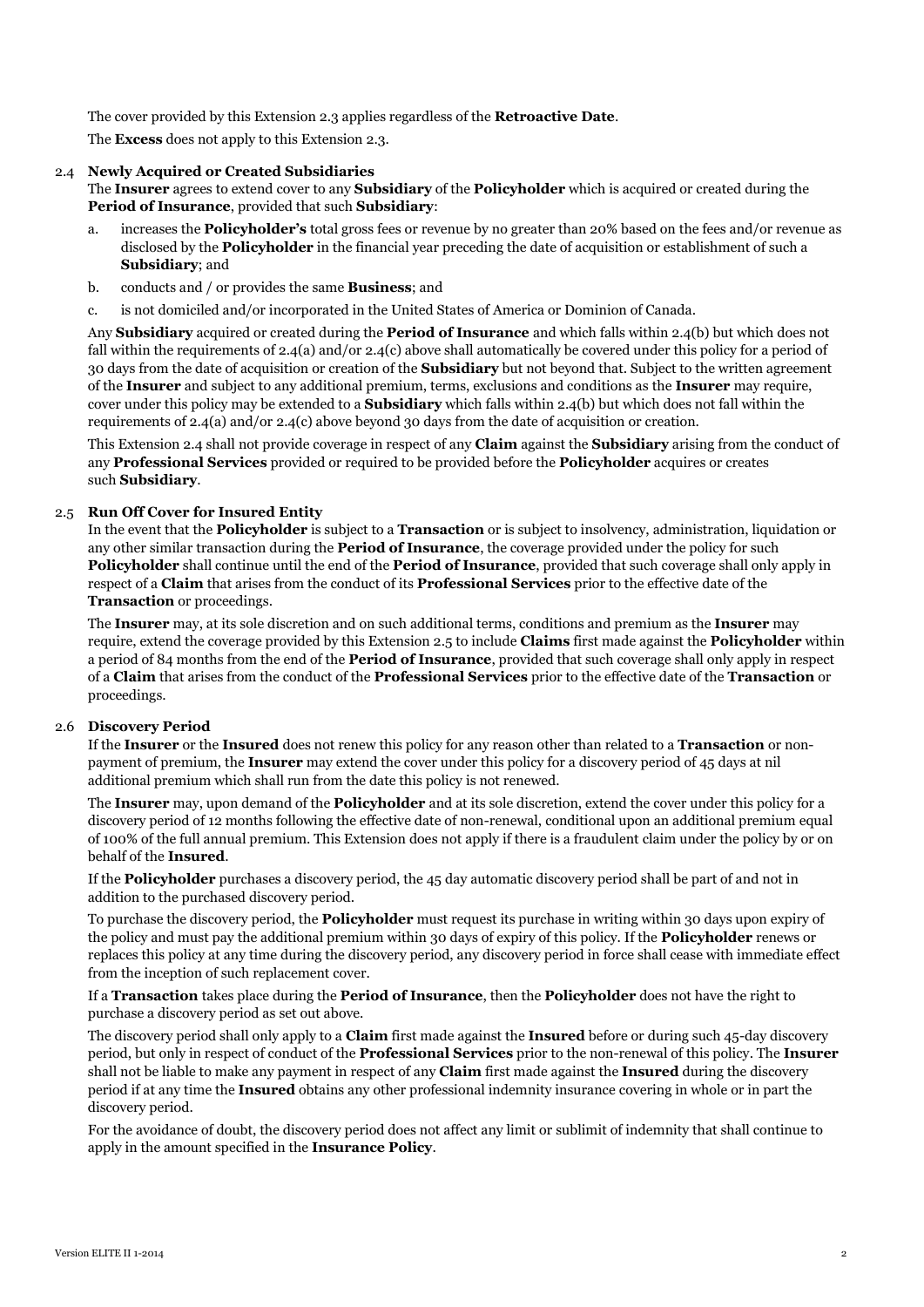#### 2.7 **Court Attendance Time Costs**

Part of the **Defence Costs** is also a reimbursement to the **Insured** in respect of the following daily court attendance rates where court attendance of the **Insured** as a witness is required in connection with a **Claim** that is covered by this policy:

- a. for any person who was or is a **Principal**, of the **Insured**: CZK 10.000;
- b. for any person who was or is an **Employee** of the **Insured**: CZK 5.000; and
- the **Insurer's** total liability under this Extension 2.7 shall be CZK 100.000 in the aggregate.

The **Excess** does not apply to this Extension 2.7.

#### 2.8 **Public Relations Expenses**

- The **Insurer** agrees to extend cover to the **Insured** for its **Public Relations Consultant Fees** provided always that:
- a. The **Insured** notifies the **Insurer** within 30 days of first becoming aware of the **Insured's** reputation being brought into question and provides full written details outlining the circumstances surrounding the event; and
- b. the **Insurer** has given prior written consent, not to be unreasonably withheld or delayed, to retain the services of such public relations consultants; and
- c. the **Insurer's** total liability under this Extension 2.8 shall be CZK 500.000 in the aggregate.

#### 2.9 **Fraud & Dishonesty**

Notwithstanding Exclusion in Article 4.4 of this policy, the **Insurer** agrees to extend cover to any **Loss** arising from a **Claim** against the **Insured** arising from a dishonest or fraudulent act or omission or any malicious, criminal or intentional breach of law of any **Principal** (other than a sole practitioner) or **Employee** of the **Insured** in the conduct of the **Professional Services**, provided that coverage under this Extension 2.9 shall not be provided to any **Insured** committing, participating in, condoning or having knowledge about such dishonest or fraudulent act or omission or malicious, criminal or intentional breach of law.

### 3. Definitions

3.1 **Act on Corporations** means Act No. 90/2012 Coll., on Business Corporations and Cooperatives (Act on Corporations), as amended;

#### 3.2 **Act of Terrorism** means

- a. an act, including but not limited to, the use of force, violence and/or the threat thereof, by any person or group(s) of persons, whether acting alone, on behalf of, or in connection with any organisation(s) or government(s), which from its nature or context is done for, or in connection with, political, religious, ideological, ethnic or similar purposes or reasons including the intention to influence any government and/or to put the public, or any section of the public, in fear; or
- b. any action taken in controlling, preventing, suppressing or in any way relating to anything in (a) above regardless of any other cause or event contributing concurrently or in any other sequence to the loss;
- 3.3 **Business** means the activities of the **Policyholder** set out in the **Insurance Policy**;
- 3.4 **Circumstance** means any fact, matter or circumstance which gives rise to a **Claim** or has the potential to give rise to a **Claim**;
- 3.5 **Civil code** means Act No. 89/2012 Coll., the Civil Code, as amended;
- 3.6 **Claim** means
	- a. delivery of any written demand for compensation of damage made against the **Insured**; or
	- b. beginning of any civil legal or arbitral process (including cross claim and counterclaim) against the **Insured** which contains a demand made against the **Insured** for compensation of damage

arising out of the conduct of (including a failure to perform) the **Professional Services**;

- 3.7 **Defence Costs** mean reasonable legal and other professional fees, costs and expenses incurred by and with the prior written consent of the **Insurer**, not to be unreasonably withheld or delayed, that are necessary to defend or appeal a covered **Claim**;
- 3.8 **Documents** mean documents of any nature except money, negotiable instruments, bearer bonds or coupons, stamps, bank or currency notes or any other form of negotiable instrument, legally owned by a third person different from the **Insured**;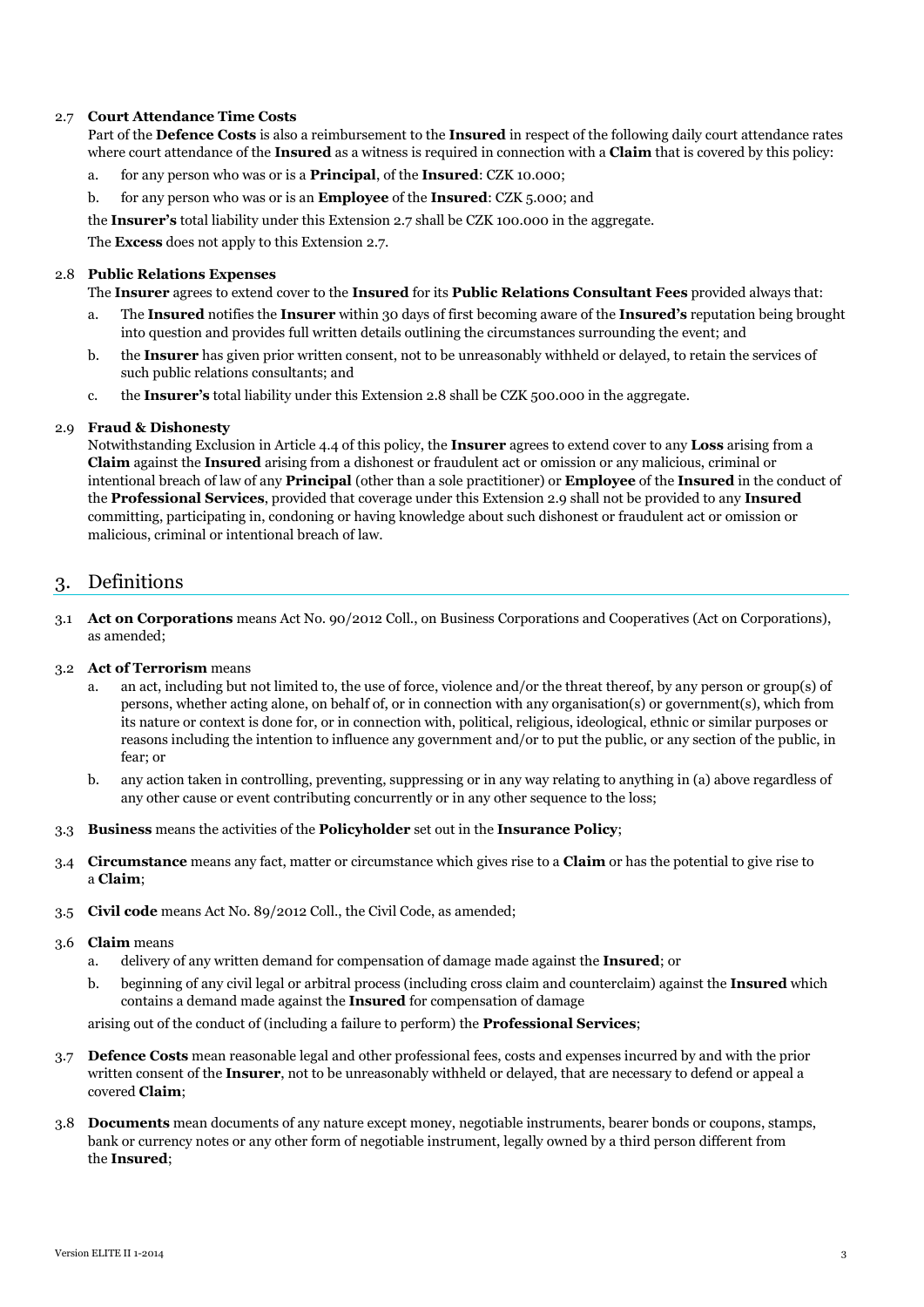- 3.9 **Employee** means each person who was, is or becomes employed by the **Insured** in the ordinary course of the **Business** including employees performing services for the **Insured** on the basis of agreement on work performed outside an employment relationship;
- 3.10 **Excess** means the amount specified in the **Insurance Policy**;
- 3.11 **Insurable Interest** means a legitimate need of protection from the consequences of an insured event;
- 3.12 **Insurance Policy** means **Insurance Policy** concluded between the **Insurer** and the **Policyholder** including any contractual agreements; these insurance terms and conditions are an integral part of the **Insurance Policy**;
- 3.13 **Insurance Risk** means probability of the insured event caused by an insured peril;
- 3.14 **Insured** means the **Policyholder** and any **Subsidiary**;
- 3.15 **Insurer** means Chubb European Group Ltd, a company having its registered office at Chubb Building 100, Leadenhall Street, London EC3A 3BP, United Kingdom, acting through its branch Chubb European Group Ltd, organizační složka, having its registered office at Pobřežní 620/3, 186 00 Prague 8, Czech Republic, identification number 278 93 723, registered in the Commercial Register kept with the Municipal Court in Prague, section A, insert 57233;
- 3.16 **Intellectual Property** means all present and future rights conferred by statute, common law or equity in or in relation to copyright, trade-marks, designs, circuit layouts, plant varieties and breeds of animals, topographies of semiconductor products, company, business and domain names and inventions. **Intellectual Property** does not include patents;
- 3.17 **Loss** means all amounts which an **Insured** becomes legally obligated to pay to a **Third Party** in respect of a **Claim** based on a final decision of a court or arbitration or settlements reached with the **Insurer's** prior written consent (including legal costs of the plaintiff and statutory interest) and **Defence Costs**; **Loss** does not include:
	- a. aggravated, punitive or exemplary damages; or
	- b. fines or penalties imposed by law; or
	- c. costs incurred by the **Insured** in complying with any order for, grant of, or agreement to provide injunctive or nonmonetary relief; or
	- d. any amount which constitutes reduction, set off or return of fees or expenses, in whole or in part, paid to or charged by an **Insured**; or
	- e. any internal or overhead expenses of the **Firm** or the cost of any **Insured's** time; or
	- f. indirect or consequential losses; or
	- g. taxes or sums payable in relation to taxes; or
	- h. any matters which are uninsurable under any applicable law or where the **Claim** is made;
- 3.18 **Period of Insurance** means the period specified in the **Insurance Policy** for which this insurance is concluded or a shorter period if this insurance is terminated prematurely;
- 3.19 **Policyholder** means a legal entity specified as a **Policyholder** in the **Insurance Policy**, who concluded the **Insurance Policy** with the **Insurer** and is obliged to pay the premium;
- 3.20 **Pollutant** means any contaminant, irritant or other matter or substance including but not limited to oil, smoke, vapour, soot, asbestos, asbestos-containing materials, fumes, funghi, acids, alkalis, nuclear or radioactive material, chemicals and waste. Waste includes materials to be recycled, reconditioned or reclaimed;
- 3.21 **Pollution** means the actual, alleged or threatened discharge, dispersal, seepage, migration, release or escape of any **Pollutant** whether in solid, liquid, gas, odour, noise, vibration, electromagnetic radiation, ionising radiation, thermal or other form at any time;
- 3.22 **Principal** means any natural person acting in the following capacities in the **Insured**: executive, proxy (in Czech: prokurista), member of a board of directors, member of a supervisory board and includes any equivalent position in any other jurisdiction. **Principal** includes also a liquidator of the **Insured**, however, only on conditions that in the same company she/he at the same time holds also one of the functions mentioned in the previous sentence. Provided a legal entity is a member of an executive or other body of the **Insured**, the **Principal** also means a natural person who, in the sense of Section 46(3) of the **Act on Corporations**, is a representative of such legal entity. However, an insolvency administrator is not a **Principal**;
- 3.23 **Professional Services** means the **Business** performed or required to be performed by an **Insured** for or on behalf of a client of the **Insured** for a fee or any other type of consideration;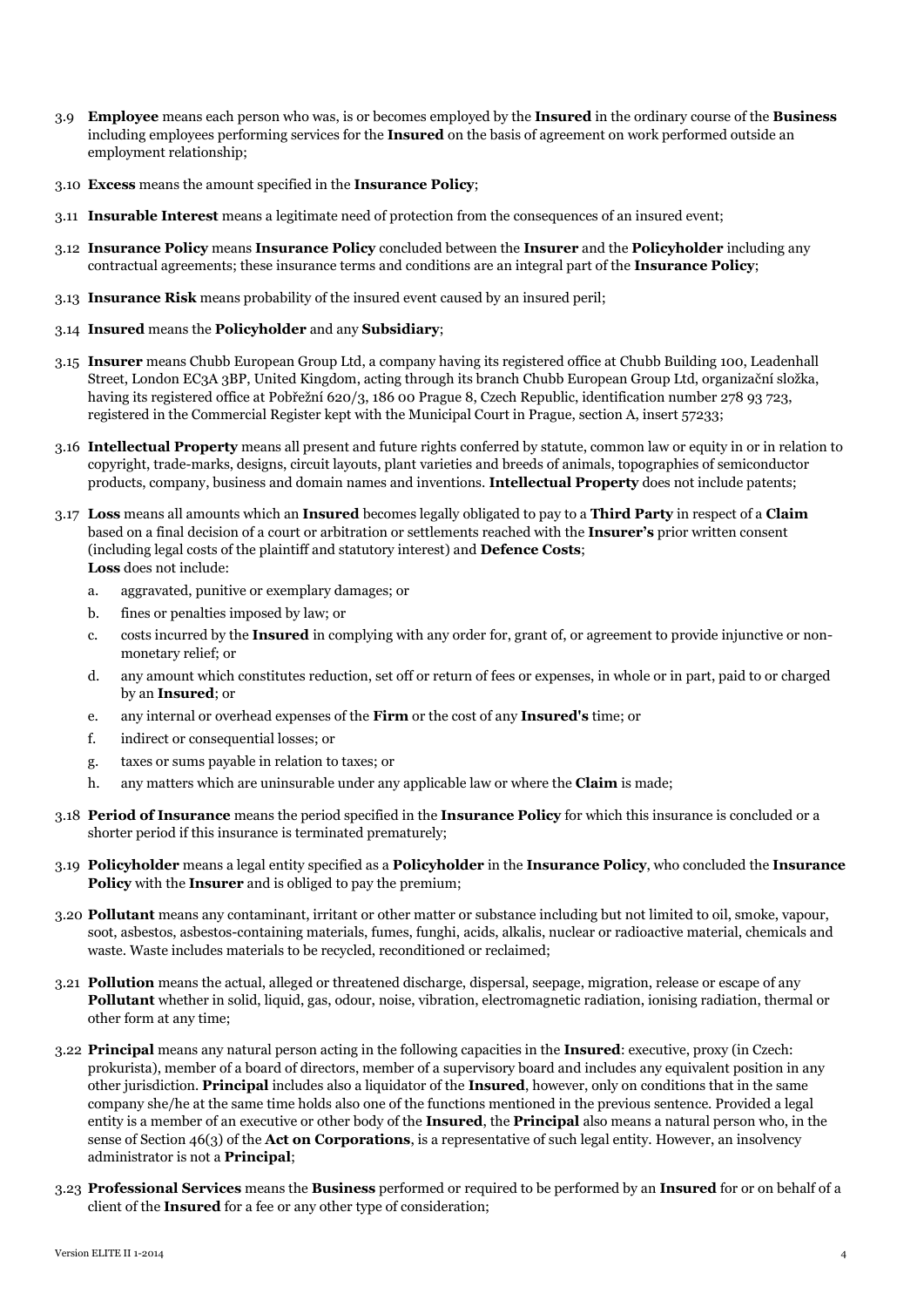3.24 **Public Relations Consultant Fees** mean the reasonable fees, costs and expenses of a public relations consultant retained by the **Insured** for the sole purpose of protecting the **Insured's** reputation that has been brought into question as a direct result of a **Claim** which is covered by this policy;

#### 3.25 **Relative** means

- a. any legal spouse, domestic partner or companion; or
- b. any parent, or parent of the spouse, domestic partner or companion; or
- c. any sibling or child.
- 3.26 **Retroactive Date** means the date specified in the **Insurance Policy**;
- 3.27 **Subsidiary** means any entity in which the **Policyholder** either directly or indirectly through one or more entities controls the composition of the board of directors, controls more than 50% of the shareholder or equity voting rights, or holds more than 50% of the issued share capital or equity. **Parent Company** shall be construed accordingly;

#### 3.28 **Transaction** means any one of the following events:

- a. the **Insured** consolidates with or merges into or sells all or substantially all of its assets to, any other person or entity or group of persons and/or entities acting in concert, or otherwise ceases to exist or operate; or
- b. any person or entity, (whether individually or together with any other person or persons, entity or entities) controls the composition of the board of directors; becomes entitled to exercise more than 50% of the rights to vote at general meetings of the **Insured** or control the appointment of directors who are able to exercise a majority of votes at meetings of the board of directors of the **Insured**; or holds more than half of the issued share capital of the **Insured**; or otherwise gains the power, directly or indirectly, under any agreement or contractual arrangement, alone or jointly to direct or cause the direction of the management and policies of the **Insured**;

#### 3.29 **Third party** means any entity or natural person other than:

- a. any **Insured, Principal** or **Employee** of the **Insured**;
- b. **Parent Company** or **Subsidiary** of the **Insured**; or
- c. person influencing for any reason operation of the **Insured**;
- 3.30 **Wrongful Act** means any actual or alleged negligent act, error, omission, misstatement, misleading statement, breach of confidentiality or breach of duty by the **Insured** in their capacity as such or by any other person or entity for which the **Insured** is legally liable, in performing **Professional Services**.

#### 4. Exclusions

The **Insurer** shall not be liable for any **Loss** arising from any **Claim** or any other payment under this policy:

- 4.1 directly or indirectly caused by, arising out of or in any way connected with any actual or alleged liability assumed or accepted under any contract, agreement, understanding or any guarantee, warranty or indemnity; except to the extent that such liability would have attached to the **Insured** in the absence of such contract, agreement, understanding or any guarantee, warranty or indemnity;
- 4.2 directly or indirectly caused by, arising out of or in any way connected with any failure by any **Insured** or other party acting for the **Insured** to make an accurate pre-assessment of the cost of performing **Professional Services**;
- 4.3 directly or indirectly caused by, arising out of or in any way connected with any
	- a. the insolvency, bankruptcy or liquidation of an **Insured**; or
	- b. any alleged or actual failure to pay any trading or personal debt of an **Insured**; or
	- c. any guarantee or other undertaking or obligation given by an **Insured** for a debt;
- 4.4 directly or indirectly caused by, arising out of or in any way connected with any **Insured** committing or condoning or allegedly committing or condoning any intentional act or omission (including fraud) and/or with gaining any profit or advantage to which the **Insured** is not legally entitled;
- 4.5 directly or indirectly caused by, arising out of or in any way connected with cartel or other anti-competitive conduct;
- 4.6 directly or indirectly caused by, arising out of or in any way connected with:
	- a. the ownership, management, control or occupation of real property by or on behalf of the **Insured**; or
	- b. the ownership, maintenance, operation, possession, use, loading or unloading by or on behalf of the **Insured** of any watercraft, aircraft, motor vehicle or trailer;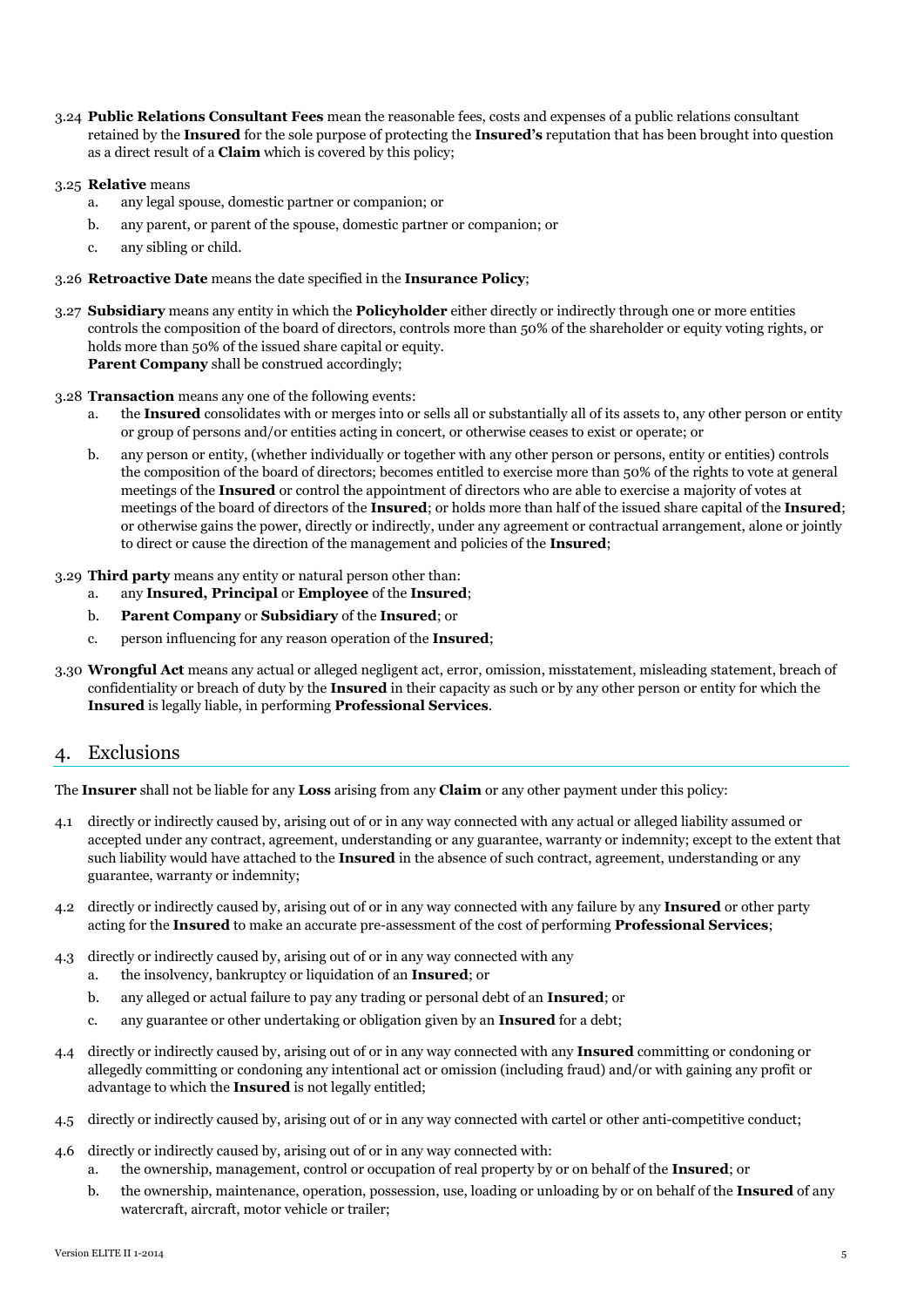- 4.7 directly or indirectly caused by, arising out of or in any way connected with any breach of any obligation owed to any **Employee** arising out of or in the course of that **Employee's** employment by the **Insured**;
- 4.8 directly or indirectly caused by, arising out of or in any way connected with any work carried out by the **Insured** for and in the name of any association or joint venture of which an **Insured** forms part;
- 4.9 directly or indirectly caused by, arising out of or in any way connected with **Pollution** or **Pollutants** in whatever form or quantity;
- 4.10 directly or indirectly caused by, arising out of or in any way connected with any:
	- a. facts alleged, contained in or related to any **Claim** first made before the **Period of Insurance** or which is a fact alleged, related to or contained in a **Claim** first made before the **Period of Insurance**; or
	- b. matter notified in whole or in part to the **Insurer** or any other insurer before the **Period of Insurance**; or
	- c. **Circumstance** which was known to or ought reasonably to have been known to the **Insured** prior to the commencement of the **Period of Insurance**.
- 4.11 directly or indirectly caused by, arising out of or in any way connected with any goods manufactured, distributed, supplied, installed, treated, assembled or processed by or on behalf of any **Insured**;
- 4.12 brought or maintained by or on behalf of:
	- a. any **Insured** or **Parent Company** of any **Insured** (or any **Parent Company** or any **Subsidiary** thereof); or
	- b. successors or assigns of any **Insured**; or
	- c. any entity within the same group of companies as the **Insured**; or
	- d. any person or entity who, at the time of the act, error or omission giving rise to the **Claim** is a **Relative** of any **Principal** or any **Employee** of the **Insured** or controlled by a **Relative** of any **Principal** or any **Employee** of the **Insured**;
- 4.13 directly or indirectly caused by, arising out of or in any way connected with or in consequence of:
	- a. war, invasion, acts of foreign enemies, hostilities (whether war be declared or not), civil war, rebellion, revolution, insurrection, military or usurped power or confiscation or nationalisation or requisition or destruction of or damage to property by or under the order of any government, public or local authority; or
	- b. any **Act of Terrorism** regardless of any other cause or event contributing concurrently or in any other sequence to the loss.
- 4.14 directly or indirectly caused by, arising out of or in any way connected with the actual or alleged infringement of any patent right;
- 4.15 for bodily injury, sickness, disease, death or emotional distress, or damage to, destruction, impairment or loss of use of any property;
- 4.16 directly or indirectly caused by, arising out of or in any way connected with any form of software, hardware, system and/or mechanical failure.

In the event any portion of this exclusion is found to be invalid or unenforceable, the rest of the exclusions will remain in full force and effect.

### 5. General Provisions

#### A. **Limit of liability**

The aggregate limit of liability for each and all insured events is the sum specified in the **Insurance Policy**, regardless of the number of the **Insureds** and time of claim for the insurance benefits.

If so specified this policy, this insurance is a subject to sub-limit in the amount specified in the **Insurance Policy**. Any sub-limit shall be part of and not in addition to the aggregate limit of liability.

All **Claims** that are attributable to the same or similar event, cause or **Circumstance** shall be treated as a single **Claim**, regardless of the number of **Claims**, **Insureds**, claimants and defendants or legal causes of action. The date when any such **Claim** is made commenced will be the date that the first such **Claim** is made. Any insurance benefits shall be provided only if the first notice of any **Claim** was notified to the **Insurer** by the **Insured** during the **Period of Insurance** or the Discovery Period, if applicable.

#### B. **Excess**

The **Insurer** shall pay insurance benefits in relation to each **Claim** only in the extent exceeding **Excess** as set out in the **Insurance Policy**.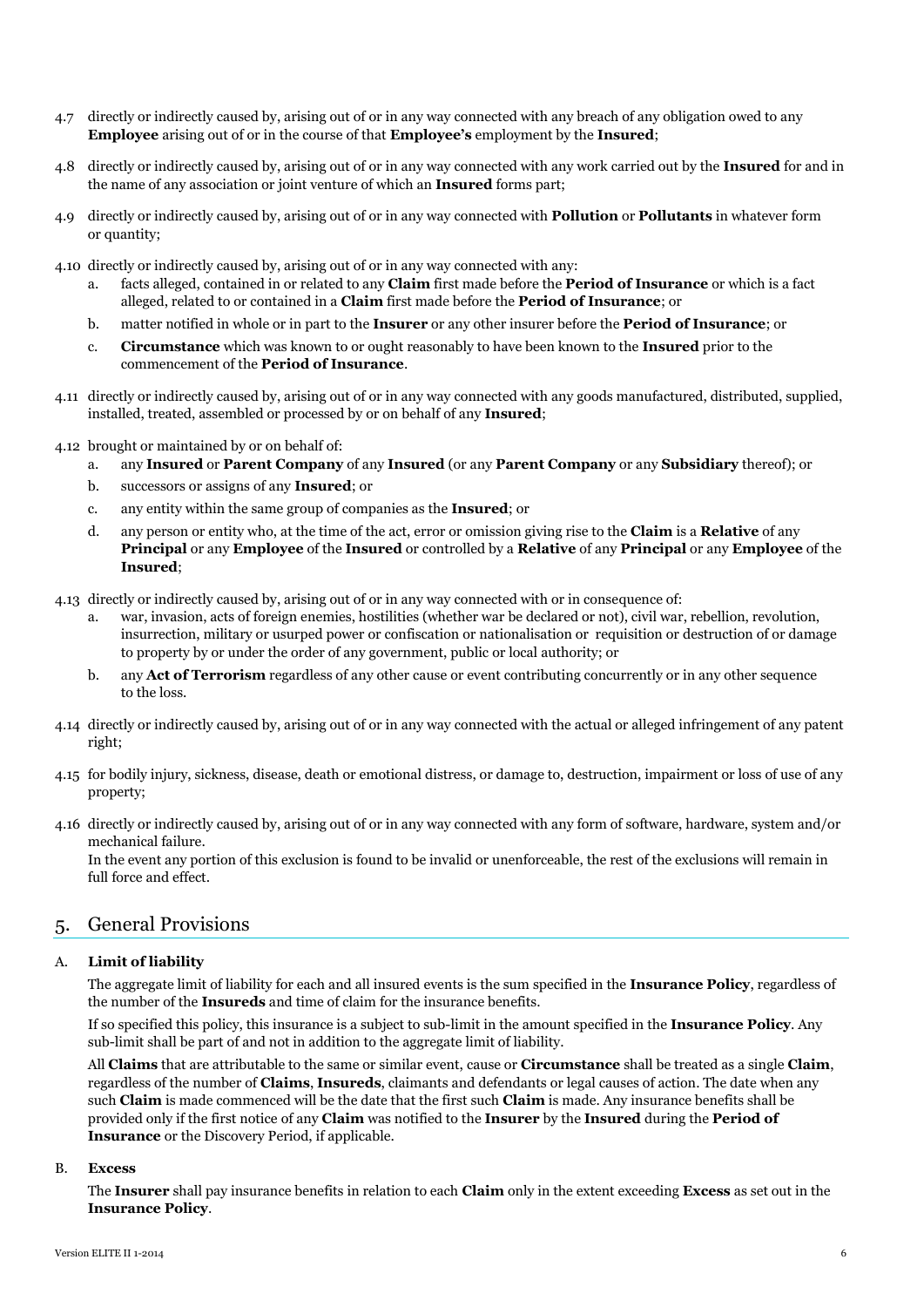#### C. **Claims notification**

Any insurance benefits will be provided only if the **Insured** gives written notice of any **Claim** to the **Insurer** as soon as practicable, but always within the **Period of Insurance** or the discovery period (if applicable). Such notification must include specific description of the **Claim**, including details of any parties involved and a copy of any written demand or assertion and any document relating to the commencement of proceedings against the **Insured** once available.

The **Insured** shall provide the **Insurer** at its own cost all information, which it may reasonably require and fully cooperate in relation to any investigation of a loss event, including the following:

- i. a specific description of the demand or assertion comprising the **Claim** including the date when and manner in which the **Insured** first became aware of the matter; and
- ii. the details of any parties involved including full title, address, date of birth or identification numbers (if applicable); and
- iii. a copy of any written demand or assertion and any and all documents including in particular but not limited to notifications, summons relating to the commencement of proceedings or **Claim** against the **Insured** once available; and
- iv. other insurance policies in effect related to subject matter of this policy.

If the **Insured** learns about any **Circumstance** during the **Period of Insurance**, notifies it to the **Insurer** and provides all relevant information required by the **Insurer**, then such a late **Claim** arising from the **Circumstance** shall be considered for the purposes of this a **Claim** arisen within the **Period of Insurance**.

#### D. **Conduct of Proceedings**

It is the duty of the **Insured**, not the **Insurer**, to defend any **Claim** made against an **Insured**. The **Insurer**, however, may take over and conduct (in the name of any **Insured**) or join the defence of any **Claim** and the **Insured** must provide the **Insurer** with any necessary cooperation.

An **Insured** must not incur any **Defence Costs** without the prior written consent of the **Insurer**, which shall not be unreasonably withheld. The **Insurer** is not liable to indemnify any **Insured** for any **Defence Costs** unless the **Insurer** provides its prior written consent to the incurring of such **Defence Costs**.

An **Insured** must not settle or make any admission, offer, payment or otherwise assume any contractual or other obligation in relation to any **Claim**, without the prior written consent of the **Insurer**. The **Insurer** is not liable to indemnify any **Insured** for any settlement, admission, offer, payment or assumed obligation unless the **Insurer** provides its prior written consent.

#### E. **Mitigation**

The **Insured** must at its own expense take all reasonable steps and precautions in doing all things reasonably practicable to avoid or minimise any actual or potential **Loss** arising from any actual or possible **Claim**.

Unless agreed otherwise, the salvage costs shall be limited to CZK 10,000, respectively to 30% of the limit of liability in case of rescue of life or protection of people´s health.

#### F. **Fraudelent Claims**

If the **Insured** makes a claim for indemnity under this insurance knowing the same to be false or fraudulent as regards the amount or otherwise, the **Insurer** has right to refuse to provide insurance benefits. The **Policyholder** does not have right to return of any premium paid. By refusal of the insurance benefits, this insurance is not terminated.

#### G. **Insurable Interest**

This insurance can be concluded only provided that the **Policyholder** has an **Insurable Interest**.

If the **Policyholder** knowingly insures a non-existent **Insurable Interest** without the **Insurer's** knowledge, the **Insurance Policy** is invalid; in such a case the **Insurer** has a right for premium until the date it learns about invalidity of the **Insurance Policy**.

The **Policyholder** and the **Insured** shall inform the **Insurer** in writing without undue delay when the **Insurable Interest** ceases to exist; in such a case this insurance is also terminated; the **Insurer** has, however, right to the premium until the date it learns about such termination.

#### H. **Insurance Risk**

The **Policyholder** or the **Insured** shall not, without the **Insurer's** consent, do anything or allow any other person to do anything that may increase the **Insurance Risk**. The **Policyholder** and the **Insured** shall inform the **Insurer** in writing without undue delay about any change or termination of the **Insurance Risk** which occurred during the **Period of Insurance**.

If the **Insurance Risk** is increased during the **Period of Insurance**, the **Insured** has right to propose amendment to the **Insurance Policy** or to terminate the **Insurance Policy** in accordance with relevant statutory provisions. If the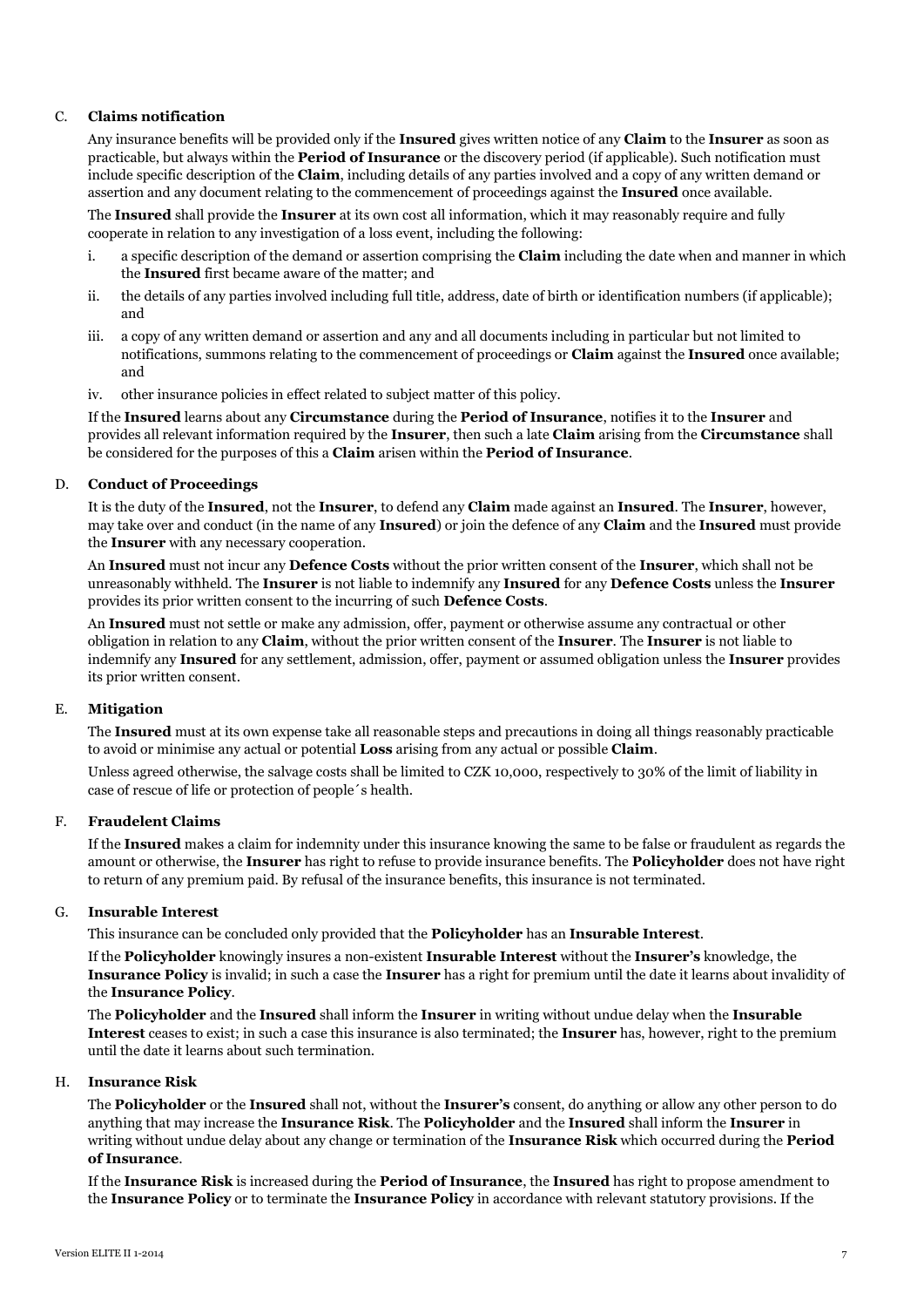**Insurance Risk** is substantially reduced during the **Period of Insurance**, the **Insurer** shall reduce the premium proportionally with effect from the day it learns about such reduction.

#### I. **Period of Insurance and cancellation**

The **Insurance Policy** is concluded for a definite **Period of Insurance** as stated in the **Insurance Policy**.

This insurance shall cease or be terminated in cases set out in the **Civil Code**, particularly:

- i. by elapsing of the **Period of Insurance**;
- ii. by expiry of an additional period for payment of premium as set out in the **Insurer's** notice providing the overdue premium is not paid;
- iii. by agreement of the parties;
- iv. with eight days' notice period within 2 months after conclusion of the **Insurance Policy**;
- v. with one month notice period within 3 months from the receipt of the notification on any insured event; and
- vi. by withdrawal.

#### J. **Premium**

The premium shall be a lump sum premium unless otherwise set out in the **Insurance Policy**. The premium is payable within the period specified in the **Insurance Policy**. The premium shall be considered as paid on the date it is credited to the **Insurer's** account as set out in the **Insurance Policy** or if the **Insurance Policy** does not set out such an account to other account duly notified to the **Policyholder**. In case of delayed payment of premium, the insurance shall not be interrupted.

#### K. **Form of payment**

The **Insurer** shall not be obliged to provide insurance benefits in any other form than by provision of financial compensation irrespective of whether the **Civil Code** enables non-monetary compensation of loss.

#### L. **Other Insurance**

Unless any legal regulations require otherwise, the cover this insurance shall be provided in excess or above any other insurance for the same type of insurance peril available to the **Insured**.

#### M. **Decisive Law and Dispute Resolution**

This policy of insurance shall be governed by Czech Law. Any dispute arising from or otherwise relating to this insurance shall be decided by the relevant court in the Czech Republic.

#### N. **Jurisdictional Limits**

This insurance extends to **Claims** anywhere in the world, except for **Claims** involving the application of the law of the United States of America or the Dominion of Canada or their territories or protectorates; or brought in a court of law in the United States of America or the Dominion of Canada or their territories or protectorates; or arising out of the enforcement of any judgement, order or award made in any court of law in the United States of America or the Dominion of Canada or their territories or protectorates.

#### O. **Subrogation**

If any payment is made by the **Insurer** in respect of a **Claim** under this policy, the **Insurer** will be subrogated to all rights of indemnity, contribution or recovery of the **Insured** in relation to that payment.

The **Insured** will take all reasonable steps to preserve such rights and co-operate with the **Insurer** including providing the **Insurer** with all relevant written documentation and undertaking all necessary acts. The **Insured** may not surrender any right, or settle any claim for indemnity, contribution or recovery, without the prior written consent of the **Insurer**.

The **Insurer** will not exercise its right of recovery under this clause against any **Principal** or **Employee** of the **Insured** that is a natural person, except where that **Principal** or **Employee** has committed, participated in or condoned a dishonest, fraudulent, malicious or criminal act or omission or where such natural person insured is entitled to an indemnity in respect of any **Claim** under any other insurance effected by him or on his behalf, but only to the extent of the indemnity granted by such other insurance policy.

#### P. **Written Form and Amendments**

The **Insurance Policy** and other legal acts relating to this insurance shall be made in a written form. The **Insurance Policy** may only be amended by a written agreement of the parties.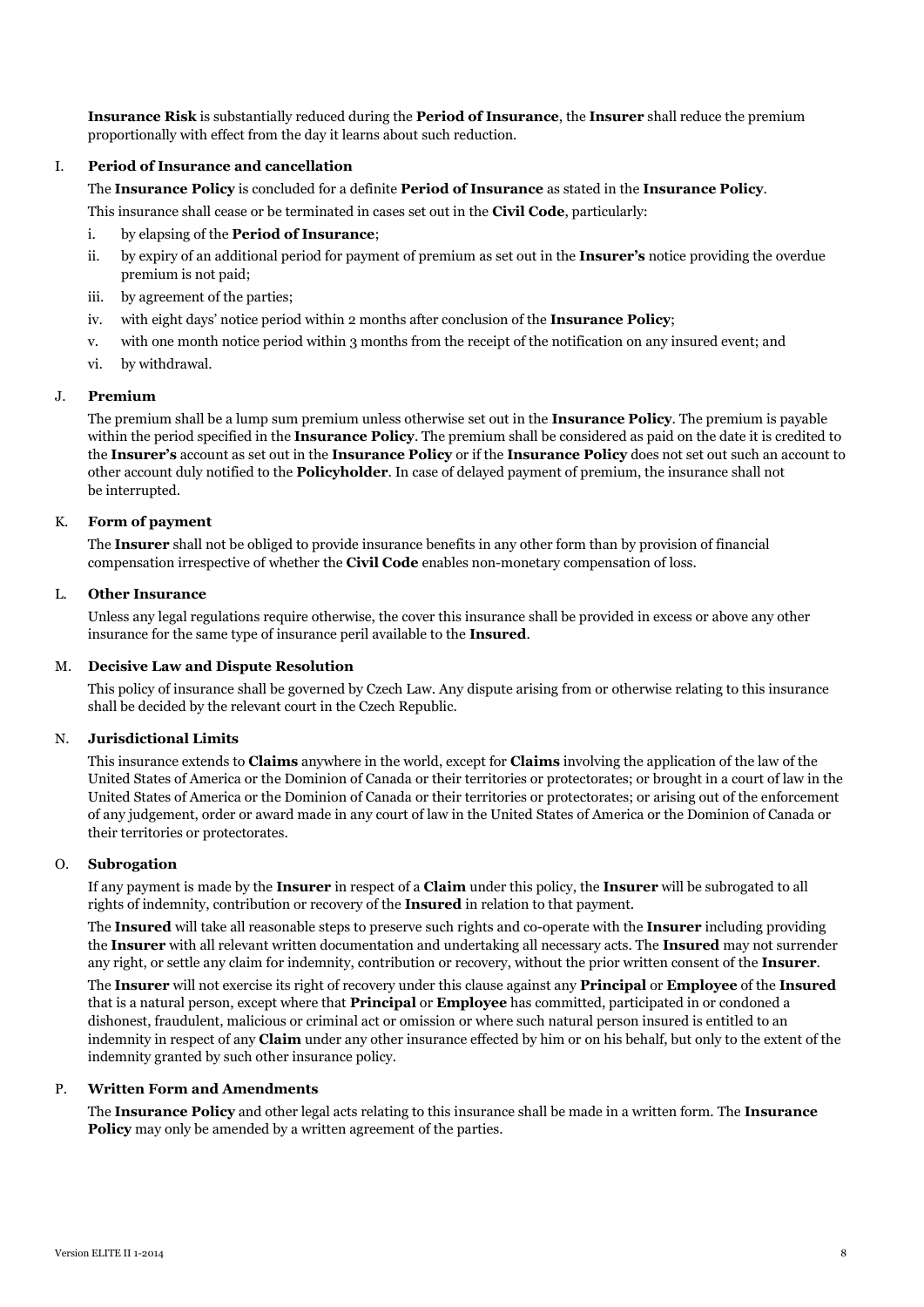#### Q. **Delivery**

The **Policyholder** and the **Insured** shall notify the **Insurer** without undue delay about any change of their delivery address.

Communications in writing sent under this policy shall be delivered to the address of a party set out in the **Insurance Policy** or otherwise duly communicated to the sender. The addressee is obliged to ensure that a duly addressed communication is accepted within three working days after first due attempt to deliver. If the addressee makes the delivery impossible (e.g. due to failure to notify the change of delivery address or new delivery address), such shipment is considered to be delivered on the third working day after its posting (or at the fifteenth day after the posting in case the delivery address is outside the Czech Republic).

#### R. **Severability**

Any information provided to the **Insurer** by the **Insured** shall not be imputed to any other **Insured** to determine whether cover is available for that other **Insured**.

Only statements made in the proposal and knowledge possessed by an **Insured** who is the subject of a claim under this policy shall be imputed to the **Policyholder** for the sole purposes of determining if cover is available for loss with respect to such **Insured**.

#### S. **Disclosure of Information**

The **Insured** must not disclose the terms, the nature or the limit of liability or the premium payable under this policy, to any third party, including disclosure in the **Insured's** annual report if applicable, except where:

- i. the **Insurer** provides written consent; or
- ii. disclosure is required by law.

#### T. **Assignment**

The **Insured** may not transfer any legal right or obligation under this policy or assign the **Insurance Policy** without the prior written consent of the **Insurer**.

#### U. **Exclusion of Certain Statutory Provisions**

Section 1740 paragraph 3 of the **Civil Code** regarding acceptance of an offer with supplements or variations shall not apply.

Section 1743 of the **Civil Code** regarding late oral acceptance of an offer or acceptance of an offer by behaviour in accordance with the offer shall not apply.

Sections 1799 and 1800 of the **Civil Code** regarding contracts concluded adhesively shall not apply.

#### V. **Headings**

In this policy headings are merely descriptive and not to aid interpretation.

#### W. **Sanction Limitation**

The **Insurer** shall not provide cover and we shall not be liable to pay any claim or provide any benefit hereunder to the extent that the provision of such cover, payment of such claim or provision of such benefit would expose us to any sanction, prohibition or restriction under United Nations resolutions or the trade or economic sanctions, laws or regulations of the European Union, United Kingdom or United States of America.

#### X. **Personal Data Protection**

Personal data of the **Policyholder** and the **Insured** are processed by the **Insurer** while any rights and obligations under the **Insurance Policy** exist, the scope of the processed data includes particularly the name, surname, birth certificate number or date of birth and other personal data for the purpose of fulfilment of rights and obligations under the **Insurance Policy**, including: (i) administration of the insurance including settlement of claims for insurance benefits, (ii) decision whether insurance may be provided, (iii) prevention and investigation of possible criminal activity, including fraud and money laundering activities, and (iv) compliance with the requirements of supervisory authorities.

The **Insurer** is authorized to use these personal data also for marketing purposes, unless the **Policyholder** or the **Insured** notifies the **Insurer** of its disapproval with such use of the data.

For the above described reasons the personal data may be provided to the necessary extent to the companies in the **Insurer's** group, to any service providers and agents or persons where required by law. For the above reasons, the **Insurer** may transfer the personal data, including electronic storage, outside the European Union (European Economic Area).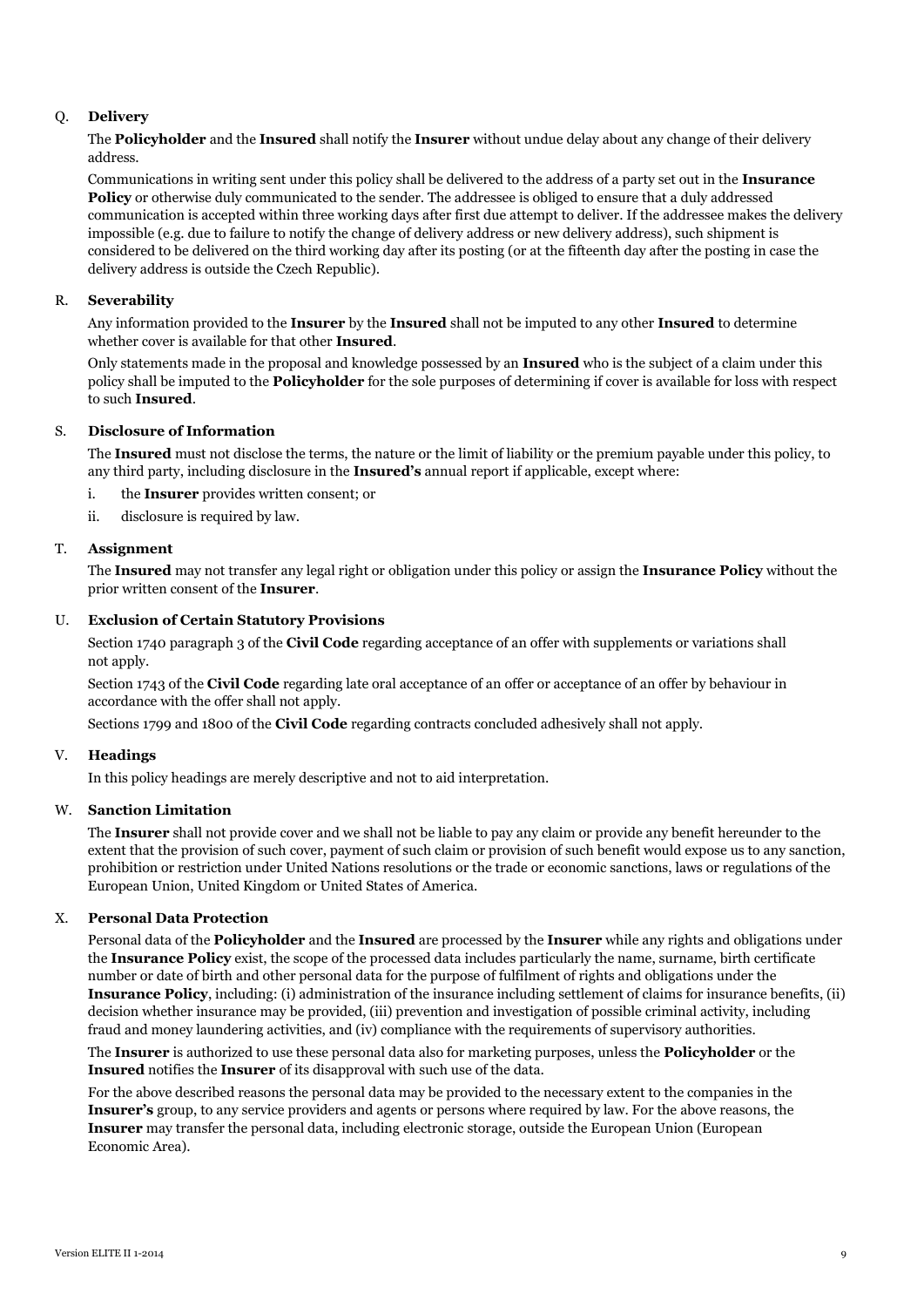The **Policyholder** and the **Insured** have a right to access their personal data and a right for correction of such personal data. Should the **Insurer** process inaccurate personal data or should the P**olicyholder** or the **Insured** have other doubts regarding violation of their privacy and personal life or violation of other obligations according to the relevant legislation on personal data protection, he/she may request an explanation from the **Insurer** and request rectification steps to be taken. The **Policyholder** or the **Insured** may request particularly blocking, correction, addition or disposal of such personal data. If the **Insurer** fails to comply with such request, the **Policyholder** and the **Insured** may to refer this matter to the Office for Personal Data Protection. They may also contact the Office for Personal Data Protection directly.

#### Y. **Complaints**

In case of any complaints or enquiries regarding this insurance, please contact the insurance intermediary through which the **Insurance Policy** was concluded or the **Insurer** on the address stated in the **Insurance Policy**.

If you are not satisfied, you are entitled to refer this matter to the regulatory authority, which is the Czech National Bank. The address of the Czech National Bank is:

**Czech National Bank** Na Příkopě 28 115 03 Prague 1 Czech Republic tel.: +420 224 411 111